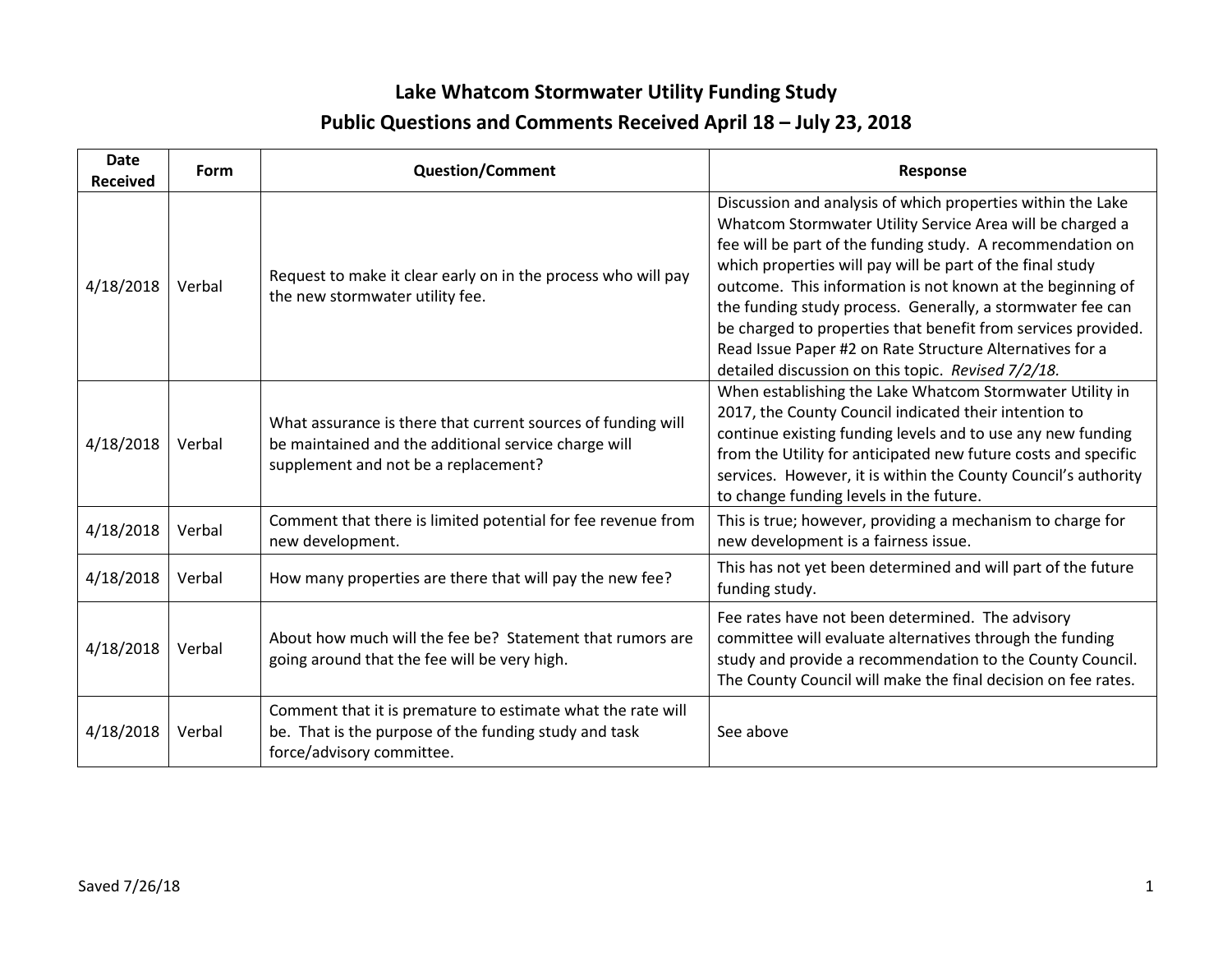| 4/18/2018 | Verbal | How the new utility will function? Will it be an independent<br>organization? Will consultants be hired? Will the county hire<br>new staff? Who will be in charge? | Whatcom County's Lake Whatcom program is managed by<br>the Stormwater Division within the Public Works Department.<br>The Lake Whatcom Stormwater Utility is merely a mechanism<br>for Whatcom County to generate revenue to fund<br>stormwater needs in the Lake Whatcom watershed. Portions<br>of the Lake Whatcom program will be managed as a utility,<br>meaning there will be a fee that is proportional to the service<br>provided, rather than a tax on property valuation. The<br>creation of the utility and the funding mechanism that it<br>provides will have no impact on the way Whatcom County<br>manages stormwater activities. These activities will still be<br>managed by county staff within the Public Works<br>Department, which is part of Whatcom County government. |
|-----------|--------|--------------------------------------------------------------------------------------------------------------------------------------------------------------------|-----------------------------------------------------------------------------------------------------------------------------------------------------------------------------------------------------------------------------------------------------------------------------------------------------------------------------------------------------------------------------------------------------------------------------------------------------------------------------------------------------------------------------------------------------------------------------------------------------------------------------------------------------------------------------------------------------------------------------------------------------------------------------------------------|
| 4/18/2018 | Verbal | Will funds collected be used outside of the Lake Whatcom<br>watershed/service area?                                                                                | No, funds collected will only be used for Lake Whatcom<br>management and water quality protection purposes.                                                                                                                                                                                                                                                                                                                                                                                                                                                                                                                                                                                                                                                                                   |
| 4/18/2018 | Verbal | Will the issue of homes along Northshore that are not on<br>water/sewer be part of this effort?                                                                    | Whether or not a property is connected to sewer or on a<br>septic system does not affect stormwater runoff and<br>therefore is outside of the scope of what the stormwater<br>utility can base fee rates on under state law (RCW 36.89).<br>Using stormwater utility fees to provide sewer service is not<br>one of the stormwater program areas identified by County<br>Council for consideration in the funding study. Revised<br>7/27/18                                                                                                                                                                                                                                                                                                                                                   |
| 4/18/2018 | Verbal | Will landowners get a credit for already having built a<br>phosphorus treatment facility?                                                                          | This has not yet been determined. This issue will be part of<br>the funding study and considered in the Stormwater Rate<br>Credits and Adjustments Issue Paper. Revised 7/25/18                                                                                                                                                                                                                                                                                                                                                                                                                                                                                                                                                                                                               |
| 4/18/2018 | Verbal | What percentage of the Lake Whatcom watershed population<br>is in the City of Bellingham vs. Whatcom County?                                                       | Approximately 23% of the Lake Whatcom watershed<br>population is within the City of Bellingham and 77% is in<br>unincorporated Whatcom County (estimate based on the<br>number of dwelling units in the 2018 Lake Whatcom<br>Watershed Annual Build-out Analysis Report multiplied by the<br>countywide average of 2.56 people/household). See parcel<br>and population estimates table in the Lake Whatcom<br>Stormwater Utility Funding Study Summary.                                                                                                                                                                                                                                                                                                                                      |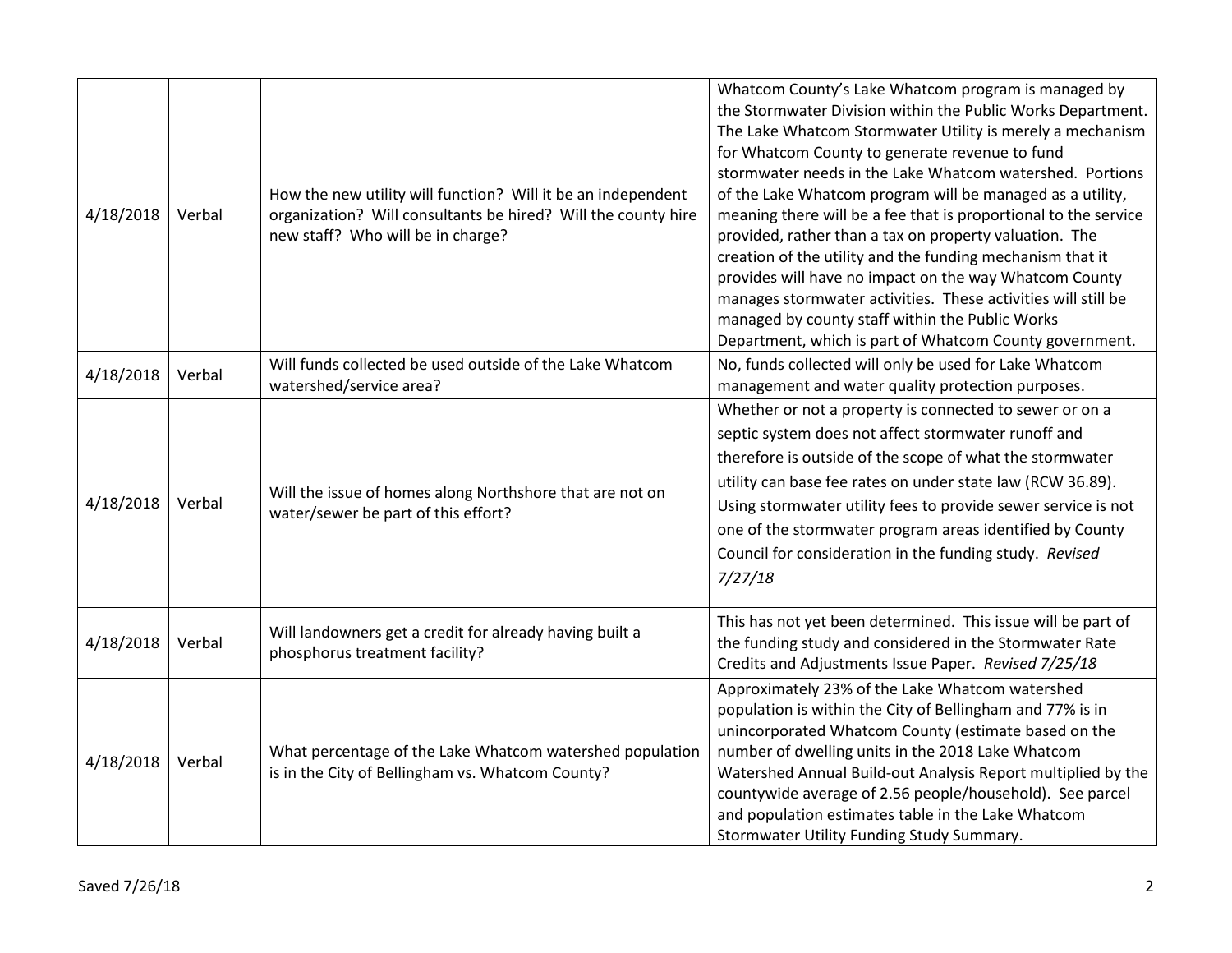| 4/18/2018 | Verbal | What is the population of the new Lake Whatcom<br>Stormwater Utility service area?                                                                                                               | The approximate population of the new service area is 14,000<br>people (estimate based on the number of dwelling units in<br>the 2018 Lake Whatcom Watershed Annual Build-out Analysis<br>Report multiplied by the countywide average of 2.56<br>people/household). See parcel/population estimates in the<br>Lake Whatcom Stormwater Utility Funding Study Summary.                                                                                                                                                                                                                                                 |
|-----------|--------|--------------------------------------------------------------------------------------------------------------------------------------------------------------------------------------------------|----------------------------------------------------------------------------------------------------------------------------------------------------------------------------------------------------------------------------------------------------------------------------------------------------------------------------------------------------------------------------------------------------------------------------------------------------------------------------------------------------------------------------------------------------------------------------------------------------------------------|
| 4/18/2018 | Verbal | How many parcels are in the service area?                                                                                                                                                        | There are 7,988 parcels in the new service area. Not all<br>parcels will be eligible to be charged the new fee. For<br>example, the 133 parcels in commercial forestry cannot be<br>charged according to state law (updated with correct parcel<br>number of 7,988 on 6/19/18).                                                                                                                                                                                                                                                                                                                                      |
| 4/18/2018 | Verbal | What percentage of the service area parcels are in tax-<br>exempt status?                                                                                                                        | There are 515 parcels within the new service area with some<br>form of tax-exempt status; however, parcels with tax-exempt<br>status can still be charged service fees. This will be<br>determined through the funding study process.                                                                                                                                                                                                                                                                                                                                                                                |
| 4/18/2018 | Verbal | What do city water users pay for Lake Whatcom watershed<br>protection? How does this compare to County residents?<br>(multiple questions/statements about what city and county<br>residents pay) | Residents within the Bellingham City Limits currently pay<br>three fees that provide funding for Lake Whatcom<br>stormwater-related expenses: the stormwater utility fee,<br>Lake Whatcom watershed charge, and the Flood Control Zone<br>District tax. Whatcom County residents currently pay the<br>Flood Control Zone District tax, which provides funding for<br>Lake Whatcom programs. For a home valued at \$400,000 the<br>annual cost/year is \$359.35 in the City of Bellingham and<br>\$66.37 in unincorporated Whatcom County. See table in the<br>Lake Whatcom Stormwater Utility Funding Study Summary. |
| 4/18/2018 | Verbal | Comment that city residents are not paying their fair share<br>and/or not very much for watershed protection.                                                                                    | See above. For a house valued at \$400,000, a city<br>homeowner pays more than five times more than a<br>homeowner in unincorporated Whatcom County.                                                                                                                                                                                                                                                                                                                                                                                                                                                                 |
| 4/18/2018 | Verbal | Comment that city stormwater utility revenue is not being<br>spent on stormwater-related expenditures.                                                                                           | The City of Bellingham stormwater fees pay for: maintenance<br>and operation of the City's stormwater system; replacement<br>of existing facilities and construction of new facilities; flood<br>control, improved water quality, and enhanced fish habitat;<br>compliance with state and federal water resource<br>regulations. Direct additional questions to City of Bellingham<br>Public Works Stormwater Section (360) 778-7800.                                                                                                                                                                                |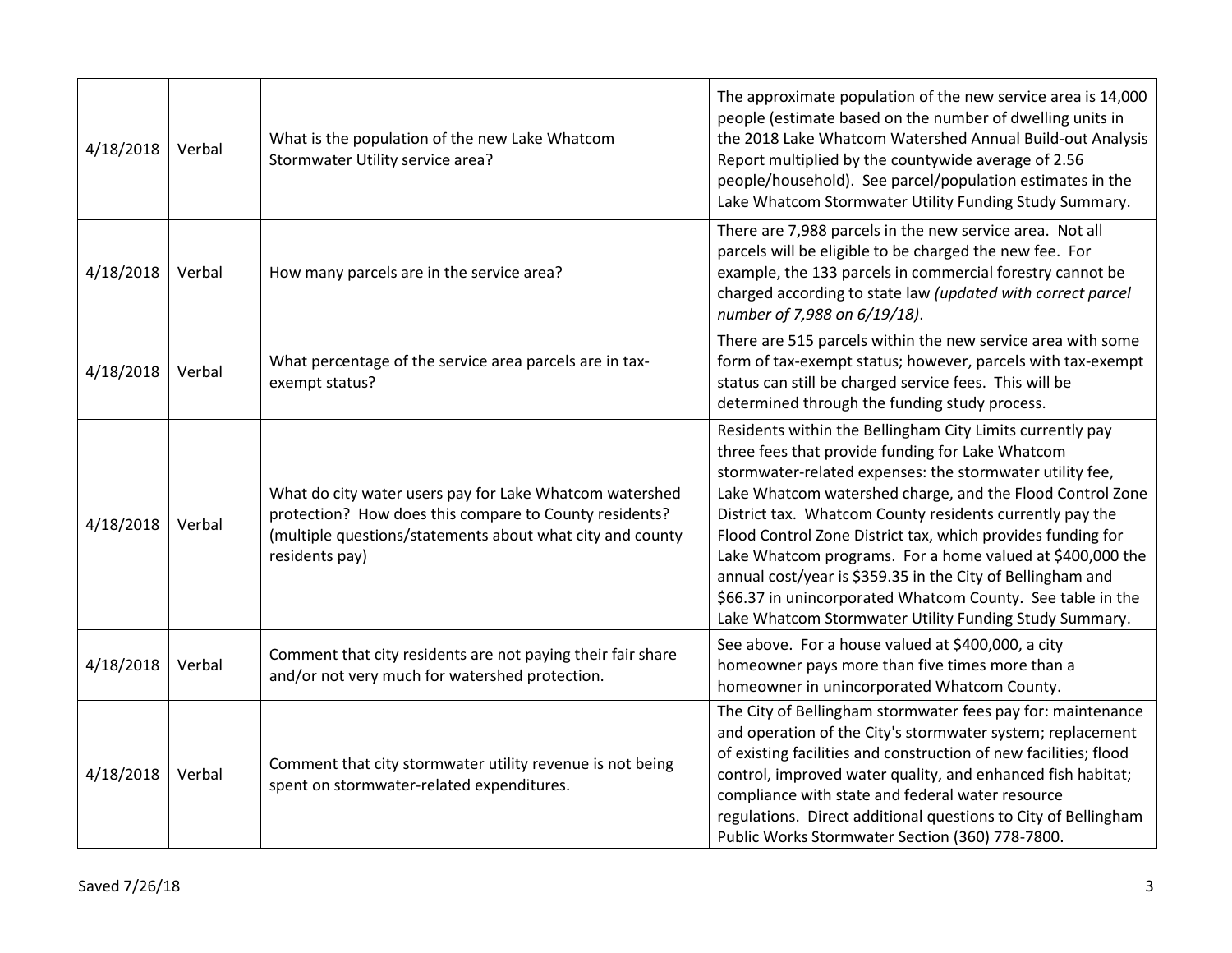| 4/18/2018 | Verbal | What types of expenditures go into the administrative<br>category? Concern that the percentage is too high.                 | The administrative cost covers departmental and county<br>overhead expenses, annual fee roll development, and other<br>expenses such as vehicle usage, postage, and office<br>supplies. County overhead expenses include management<br>oversight, accounting, treasurer, and legal services. The rate<br>for these expenses will be based on actual use of these<br>services by the utility. Updated 7/20/18                                                                                                                                                                                       |
|-----------|--------|-----------------------------------------------------------------------------------------------------------------------------|----------------------------------------------------------------------------------------------------------------------------------------------------------------------------------------------------------------------------------------------------------------------------------------------------------------------------------------------------------------------------------------------------------------------------------------------------------------------------------------------------------------------------------------------------------------------------------------------------|
| 4/18/2018 | Verbal | Will the new revenue generated by the stormwater utility<br>affect the ability to receive grant funds?                      | Grants have been increasingly less reliable for funding<br>stormwater related projects over the past few years. The<br>Washington State Legislature has experienced delayed<br>budget approvals that have resulted in years-long delays in<br>the Department of Ecology award process. The existence of a<br>utility is not part of the criteria for rating projects and should<br>not directly affect the awarding of grant funds for a Lake<br>Whatcom water quality improvement project. Having a local<br>funding source may help provide required match for potential<br>future grant awards. |
| 4/18/2018 | Verbal | Request to put the April 18 public meeting presentation<br>available online.                                                | All meeting materials are available at<br>http://whatcomcounty.us/2830/Lake-Whatcom-Stormwater-<br>Utility.                                                                                                                                                                                                                                                                                                                                                                                                                                                                                        |
| 4/18/2018 | Verbal | Request to use Nextdoor to share information about<br>comments/questions and responses.                                     | Whatcom County staff will periodically post updates on the<br>funding study through our Nextdoor account. These posts<br>will direct interested residents to visit our website page<br>where a question/response document will be available.                                                                                                                                                                                                                                                                                                                                                       |
| 4/18/2018 | Verbal | What kinds of qualifications are required to be considered for<br>the citizen advisory committee?                           | Any registered voter who lives in the service area is eligible to<br>serve on the advisory committee.                                                                                                                                                                                                                                                                                                                                                                                                                                                                                              |
| 4/18/2018 | Verbal | Who will decide who the Sudden Valley Community<br>Association representative on the citizen advisory committee<br>will be? | Whatcom County Council will appoint the Sudden Valley<br>representative.                                                                                                                                                                                                                                                                                                                                                                                                                                                                                                                           |
| 4/18/2018 | Verbal | Comment that an advisory committee of five is not enough.<br>There should be more members to be representative.             | The size and structure of the advisory committee was<br>modeled on other Whatcom County advisory committees and<br>was set by the County Council.                                                                                                                                                                                                                                                                                                                                                                                                                                                  |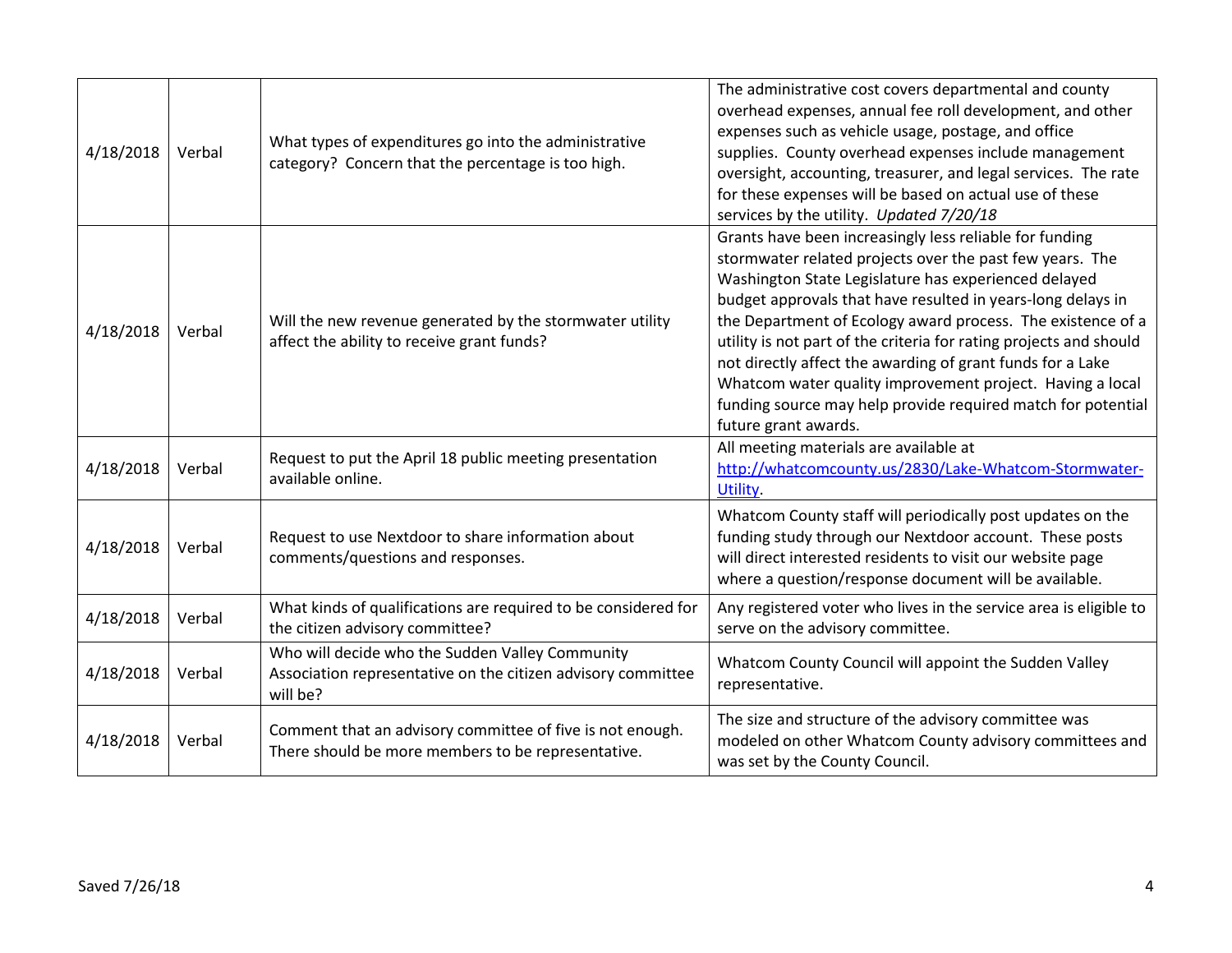| 4/18/2018 | Verbal | Suggestion to have smaller neighborhood scale meetings to<br>gather input.                           | Whatcom County typically uses advisory committees to help<br>guide these types of public processes, and County Council<br>chose this method to gather stakeholder input on this<br>funding study. All advisory committee meetings are open to<br>everyone who wants to attend and provide comments.<br>Furthermore, members of the public can provide written<br>comments on specific issues as the committee is developing<br>their recommendations. Another public meeting will be held<br>after the advisory committee develops their preliminary<br>recommendations, and a public hearing will be held before<br>the council makes any decisions.                                                                                                                |
|-----------|--------|------------------------------------------------------------------------------------------------------|----------------------------------------------------------------------------------------------------------------------------------------------------------------------------------------------------------------------------------------------------------------------------------------------------------------------------------------------------------------------------------------------------------------------------------------------------------------------------------------------------------------------------------------------------------------------------------------------------------------------------------------------------------------------------------------------------------------------------------------------------------------------|
| 4/18/2018 | Verbal | Why are other ways to increase dissolved oxygen beside<br>phosphorus reduction not being considered? | The Washington State Department of Ecology (Ecology)<br>conducted a Lake Whatcom water quality study from 2002 to<br>2008. Findings from this study found that excess phosphorus<br>in the lake is the main cause of declining oxygen levels. Based<br>on these findings, Ecology is requiring Whatcom County and<br>the City of Bellingham to reduce phosphorus levels in the lake<br>to meet dissolved oxygen water quality standards through<br>their municipal stormwater permits. For more information,<br>read the Water Quality Study Findings document at<br>https://fortress.wa.gov/ecy/publications/summarypages/080<br>3024.html.                                                                                                                         |
| 4/18/2018 | Verbal | Comment that more flow is needed in the lake to increase<br>dissolved oxygen levels.                 | There is no direct correlation between the amount of water<br>that was used by Georgia Pacific, the City of Bellingham's<br>Nooksack Diversion, and low dissolved oxygen levels. It can<br>be several years from the introduction of phosphorus into the<br>lake to see lowering dissolved oxygen levels, and is quite<br>difficult to determine when the lake exhibits effects from<br>historic phosphorus loads. The city has not diverted water<br>from the Middle Fork Nooksack for almost four years. Studies<br>show that the amount of water diverted at that time of<br>Georgia Pacific do not create a "flushing" of the lake and do<br>not have a significant effect of ridding the lake of phosphorus<br>that contributes to low dissolved oxygen levels. |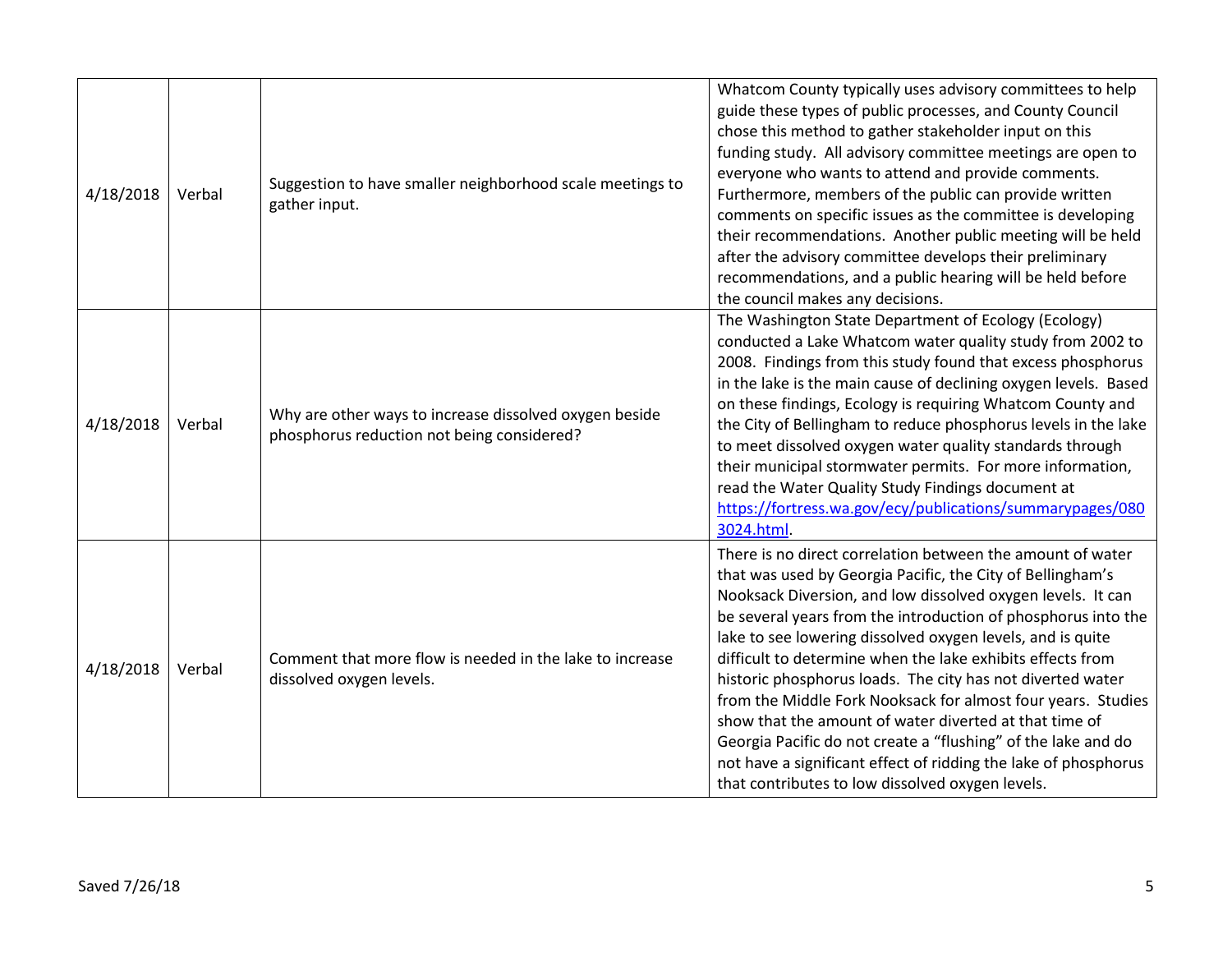| 4/18/2018 | Verbal | Comment that sediment inputs from the Middle Fork<br>Nooksack River diversion and Mirror Lake should be<br>considered as a source of phosphorus. | Since the diverted water from the Nooksack does not<br>contribute to surface water subject to stormwater facility<br>control it is not subject to a stormwater utility fee under RCW<br>36.89. The City of Bellingham has recognized the need to<br>address the Middle Fork Nooksack River diversion's<br>contribution to phosphorus loading in Lake Whatcom. The<br>city completed a study to determine the amount and<br>seasonality of the phosphorus load in the Middle Fork<br>Nooksack River, the diversion pipeline, Mirror Lake and in<br>Anderson Creek. The study's data were used to identify the<br>periods of low phosphorus load in the river and to then<br>provide guidance for operating the diversion with the least<br>impact on Lake Whatcom. The city has also contracted a<br>study of Anderson Creek to identify opportunities for habitat<br>and water quality improvements such as channel stabilization<br>that will decrease erosion of the stream channel and lessen<br>sediment deposition in Lake Whatcom. This is in addition to |
|-----------|--------|--------------------------------------------------------------------------------------------------------------------------------------------------|-----------------------------------------------------------------------------------------------------------------------------------------------------------------------------------------------------------------------------------------------------------------------------------------------------------------------------------------------------------------------------------------------------------------------------------------------------------------------------------------------------------------------------------------------------------------------------------------------------------------------------------------------------------------------------------------------------------------------------------------------------------------------------------------------------------------------------------------------------------------------------------------------------------------------------------------------------------------------------------------------------------------------------------------------------------------|
| 4/18/2018 | Verbal | Comment that boats contribute to phosphorus loading in the<br>lake.                                                                              | property acquisition and restoration planting of the Anderson<br>Creek stream corridor. Revised 7/27/18<br>Phosphorus inputs from motor boats were not considered in<br>the Washington State Department of Ecology's Total<br>Maximum Daily Load (TMDL) water quality study and model.<br>The ban of two-stroke carbureted engines on Lake Whatcom<br>in 2006 (City of Bellingham) and 2009 (Whatcom County) limit<br>the amount of unburned fuel, and any phosphorus it<br>contains, from entering the lake. Sediment already in the<br>lake does not change with motor boat activity. Wakes from<br>motor boats could cause shoreline erosion, increasing<br>sediment and phosphorus inputs into the lake; however, no                                                                                                                                                                                                                                                                                                                                        |
|           |        |                                                                                                                                                  | data are available to quantify this source.                                                                                                                                                                                                                                                                                                                                                                                                                                                                                                                                                                                                                                                                                                                                                                                                                                                                                                                                                                                                                     |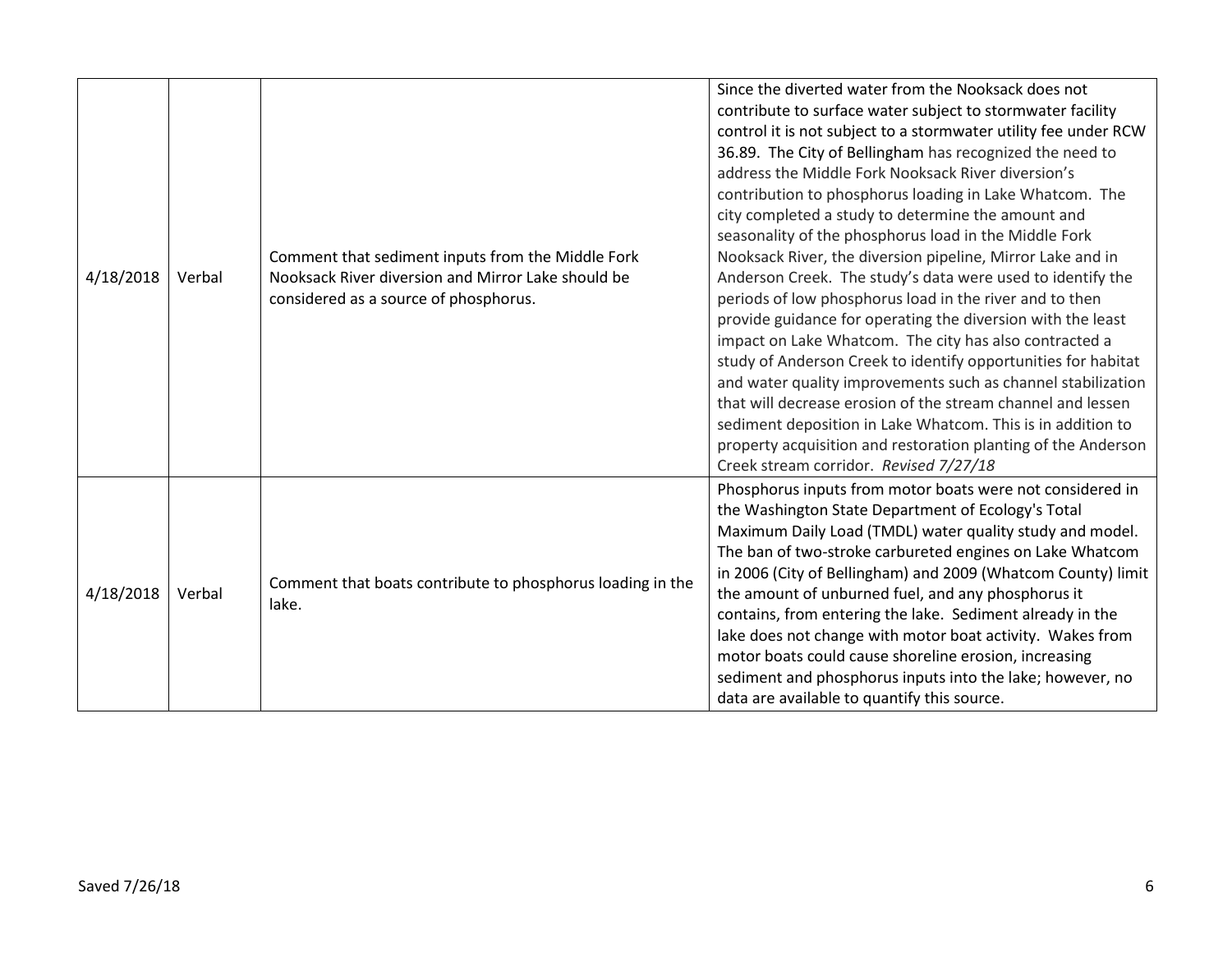| 4/18/2018 | Verbal | Comment that Lake Whatcom water quality monitoring and<br>the Total Maximum Daily Load (TMDL) study and<br>implementation plan process have been going on for<br>decades. There are other ways to get involved on this<br>subject. | Citizens interested in learning more about the science behind<br>phosphorus regulation in Lake Whatcom can visit<br>https://ecology.wa.gov/Water-Shorelines/Water-<br>guality/Water-improvement/Total-Maximum-Daily-Load-<br>process/Directory-of-improvement-projects/Lake-Whatcom-<br>Watershed-multi-parameter-TMDL. To learn more about<br>Lake Whatcom management policy, interested citizens may<br>attend the Lake Whatcom Policy Group meetings.<br>Information on these meetings is available at<br>https://www.cob.org/gov/council/lwpg.                                                                                                                                                                                                                                                                                                                                                                                                                                                                                                                                                                                                                               |
|-----------|--------|------------------------------------------------------------------------------------------------------------------------------------------------------------------------------------------------------------------------------------|----------------------------------------------------------------------------------------------------------------------------------------------------------------------------------------------------------------------------------------------------------------------------------------------------------------------------------------------------------------------------------------------------------------------------------------------------------------------------------------------------------------------------------------------------------------------------------------------------------------------------------------------------------------------------------------------------------------------------------------------------------------------------------------------------------------------------------------------------------------------------------------------------------------------------------------------------------------------------------------------------------------------------------------------------------------------------------------------------------------------------------------------------------------------------------|
| 4/18/2018 | Verbal | Comment that impervious surface is not the cause of the<br>problem.                                                                                                                                                                | Impervious surfaces are an indirect cause of excess<br>phosphorus loading in Lake Whatcom. Sources of<br>phosphorus like sediment, pollen, and animal waste collect<br>on these surfaces and are washed into the lake during<br>rainstorms. In a forest, phosphorus sources soak into the<br>ground and the soil and plants act as a natural filter. Read<br>the Rate Structure Alternatives Issue Paper for additional<br>discussion of this topic. Revised 7/25/18                                                                                                                                                                                                                                                                                                                                                                                                                                                                                                                                                                                                                                                                                                             |
| 4/18/2018 | Verbal | Too many deer in the watershed are causing the problem<br>with bacteria.                                                                                                                                                           | Fecal coliform bacteria live in the waste of all warm-blooded<br>animals. Sources of fecal coliform in the Lake Whatcom<br>watershed include wildlife, domestic animals (dogs and other<br>pets), livestock, and human waste from failing on-site sewage<br>systems (septic systems) or sewer system failures. Our<br>current bacteria reduction programs focus on strategies to<br>address all of these sources. While newer technologies are<br>emerging that may help identify specific sources of bacteria,<br>there is not currently a cost-effective and reliable way to<br>quantify the amount of fecal coliform in a water body coming<br>from any specific animal. These technologies will be<br>incorporated into current pollution identification and<br>correction programs as another tool for source tracking as<br>they become available. In areas around the county where<br>bacteria reduction efforts have been successful, we have<br>found that by addressing human sources of bacteria (e.g.,<br>septic systems, pet waste, and farm practices), we can<br>improve water quality and meet our water quality goals, even<br>when wildlife are still present. |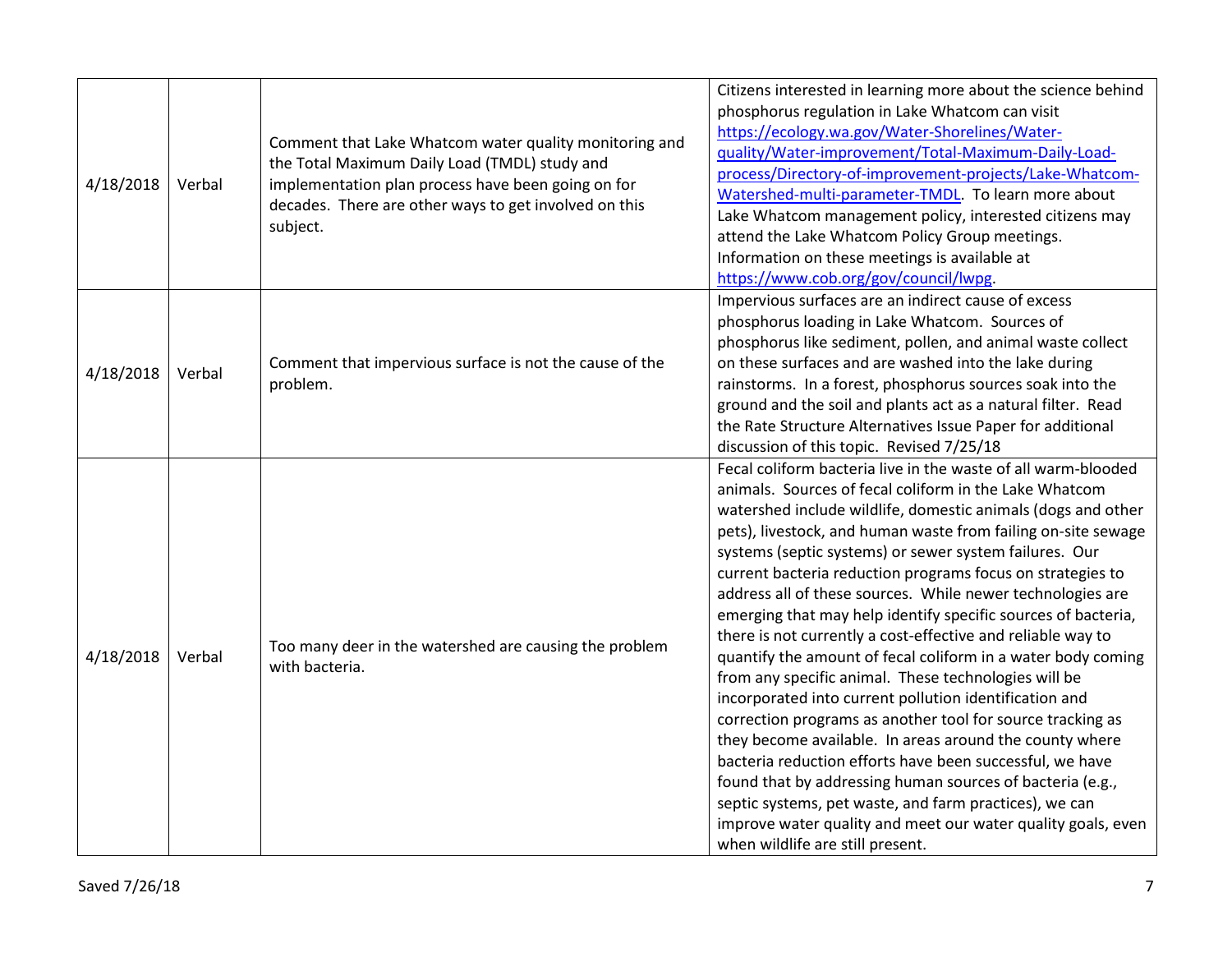| 4/18/2018 | Verbal  | Comment that county parklands and increased park use have<br>an impact on water quality.                                                                                                                                                                                                                                            | Increased recreational use of county parks does affect lake<br>water quality. As the property owner, Whatcom County will<br>be subject to pay the stormwater fee for its park property not<br>zoned as commercial forestry like all other property owners<br>according to the final rate structure. Revised 7/27/18                                                                                                                                                                                                                                                                                                                                                                                                                                                                                                                                                                   |
|-----------|---------|-------------------------------------------------------------------------------------------------------------------------------------------------------------------------------------------------------------------------------------------------------------------------------------------------------------------------------------|---------------------------------------------------------------------------------------------------------------------------------------------------------------------------------------------------------------------------------------------------------------------------------------------------------------------------------------------------------------------------------------------------------------------------------------------------------------------------------------------------------------------------------------------------------------------------------------------------------------------------------------------------------------------------------------------------------------------------------------------------------------------------------------------------------------------------------------------------------------------------------------|
| 5/31/2018 | Written | Comments received from Nancy Alyanak regarding<br>phosphorus loading into Lake Whatcom from the City of<br>Bellingham's Middle Fork Nooksack River diversion.                                                                                                                                                                       | Forwarded to the Advisory Committee for consideration. See<br>response dated 4/18/2018 above on this topic.                                                                                                                                                                                                                                                                                                                                                                                                                                                                                                                                                                                                                                                                                                                                                                           |
| 6/14/2018 | Written | Questions received from Lawrence Quinlivan: (1) Why not use<br>other Whatcom County funds for stormwater?(2) Is everyone<br>on the board [Advisory Committee] a property tax payer and<br>live in the watershed? (3) Is input from citizens going to have<br>any impact on the final decision or is it already a settled<br>matter? | Forwarded to the Advisory Committee for consideration.<br>(2) Advisory Committee members must maintain a primary<br>residence within the service area, which is the portion of the<br>Lake Whatcom watershed outside of city limits. (3) Whatcom<br>County Council created the Lake Whatcom Stormwater Utility<br>Service Area (authorized by state code RCW 36.89) in<br>December 2017 for the purpose of creating a special funding<br>source dedicated to Lake Whatcom stormwater<br>management. That decision has been made. No decision has<br>been made regarding the stormwater utility rates and rate<br>structure. Citizen input to the Advisory Committee will be<br>considered, and the Advisory Committee will make a<br>recommendation to County Council at the end of the funding<br>study. County Council will make the final decision on rates<br>and rate structure. |
| 6/14/2018 | Written | Comments received from Nancy Alyanak regarding the new<br>stormwater utility fee should not be used to the fund Aquatic<br>Invasive Species program.                                                                                                                                                                                | Forwarded to the Advisory Committee for consideration.<br>The stormwater program areas identified by County Council<br>for consideration in the funding study include capital project<br>construction and maintenance, enhanced outreach and<br>education, Homeowner Incentive Program/residential<br>retrofits, and monitoring. The Aquatic Invasive Species (AIS)<br>program has funding from other sources.                                                                                                                                                                                                                                                                                                                                                                                                                                                                        |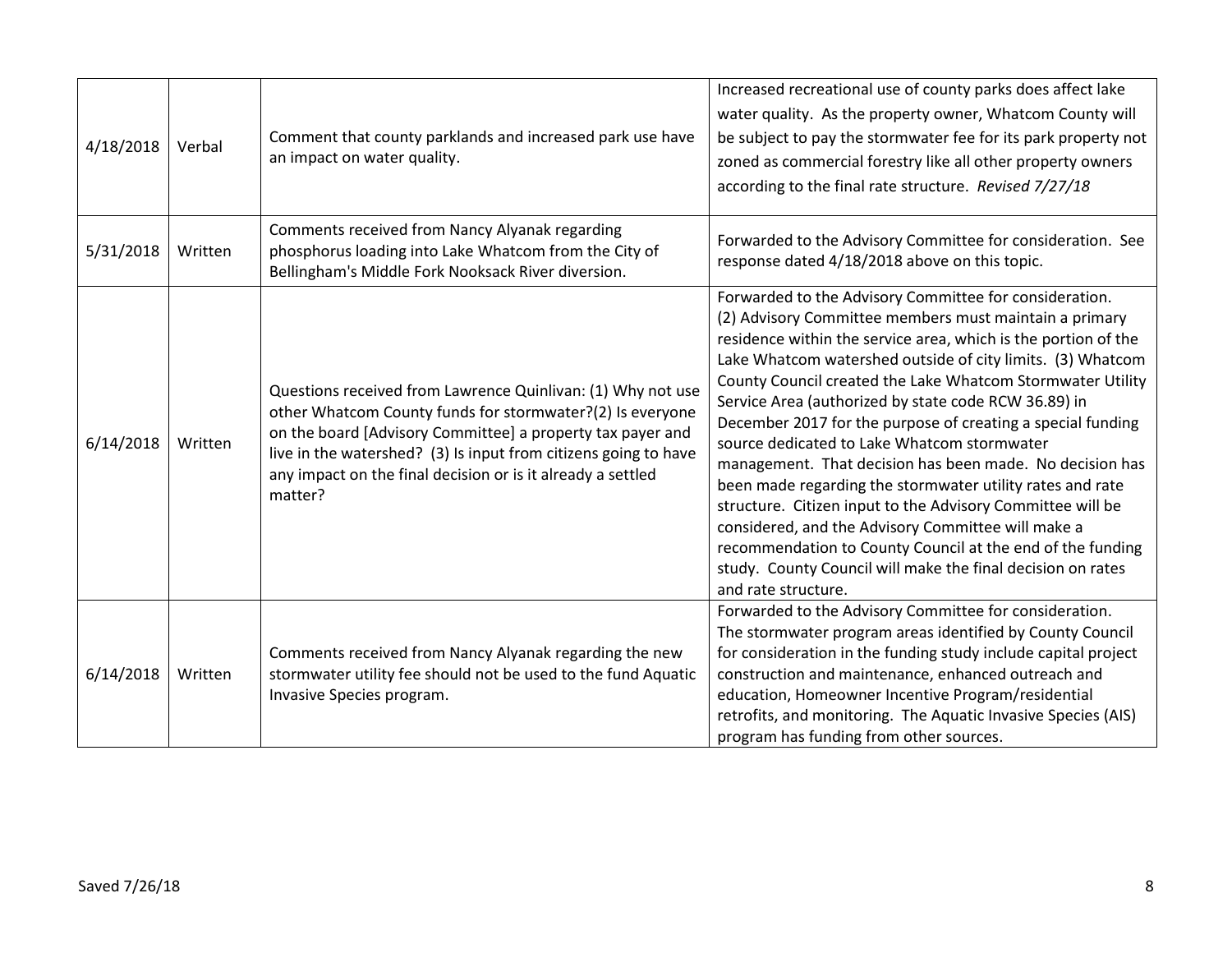| 6/20/2018 | Written &<br>Verbal | Comments provided by Kris Ungern at the June 20, 2018<br>Advisory Committee meeting regarding: (1) phosphorus<br>inputs from groundwater, the Middle Fork Nooksack<br>diversion, and storm runoff; (2) how progress toward water<br>quality goals is measured; (3) the need to include how much<br>money is needed as part of the funding study; (4) the need to<br>address the right problems; and (5) notification of citizens<br>regarding this process. | Written statement read at the meeting; forwarded to the<br>Advisory Committee for consideration. (1) See response<br>dated 4/18/18 on the topic of the Middle Fork diversion. (2)<br>Comments noted. (3) An estimate of annual revenue needs<br>to supplement the Lake Whatcom stormwater program areas<br>identified will be a part of the funding study. (4) Comments<br>noted. (5) See response dated 6/21/18 regarding notification<br>actions taken to date.                                                                                                                                                                                                                             |
|-----------|---------------------|-------------------------------------------------------------------------------------------------------------------------------------------------------------------------------------------------------------------------------------------------------------------------------------------------------------------------------------------------------------------------------------------------------------------------------------------------------------|-----------------------------------------------------------------------------------------------------------------------------------------------------------------------------------------------------------------------------------------------------------------------------------------------------------------------------------------------------------------------------------------------------------------------------------------------------------------------------------------------------------------------------------------------------------------------------------------------------------------------------------------------------------------------------------------------|
| 6/20/2018 | Written             | Comments received from Nate Marino regarding: (1) new<br>development in the Lake Whatcom watershed, (2) rate<br>structure should be based on lot-specific factors that give<br>credit to responsible owners for environmental stewardship,<br>and (3) impacts from new parks.                                                                                                                                                                               | Forwarded to the Advisory Committee for consideration. (1)<br>Comments noted. (2) Read the Stormwater Rate Credits and<br>Adjustments Issue Paper for discussion of this topic. (3) See<br>response dated 4/18/18 regarding impacts from park use.                                                                                                                                                                                                                                                                                                                                                                                                                                            |
| 6/21/2018 | Written             | Questions received from Andrew Conn: (1) What notification<br>was provided for the June 20 Advisory Committee meeting?<br>(2) What are the plans for substantiating the specific<br>residential property attribution of responsibility for<br>stormwater management? (3) What is the name of the<br>county's legal counsel assigned to this matter?                                                                                                         | Forwarded to the Advisory Committee for consideration.<br>(1) Notification of the funding study, including information on<br>how to receive meeting notices, was provided through two<br>press releases, the April 18 public meeting, and postings to<br>the Whatcom County and Lake Whatcom Management<br>Program websites, Facebook, Nextdoor, and Twitter. (2) The<br>funding study will address options for setting rates that<br>include lot-specific factors; read the Rate Structure<br>Alternatives and Stormwater Rate Credits Issue Papers for<br>discussion of these topics. (3) Legal counsel is provided by the<br>Whatcom County Prosecuting Attorney's Office, Civil Division. |
| 6/26/2018 | Written             | Comments received from Andrew Conn regarding increased<br>public notifications through mailers and/or utility bill inserts.                                                                                                                                                                                                                                                                                                                                 | Forwarded to the Advisory Committee for consideration.<br>Whatcom County Public Works is researching cost and<br>options to send a mailer for the next general public meeting.                                                                                                                                                                                                                                                                                                                                                                                                                                                                                                                |
| 6/28/2018 | Written             | Comments received from Nancy Alyanak regarding fiscal<br>policy.                                                                                                                                                                                                                                                                                                                                                                                            | Forwarded to the Advisory Committee for consideration.                                                                                                                                                                                                                                                                                                                                                                                                                                                                                                                                                                                                                                        |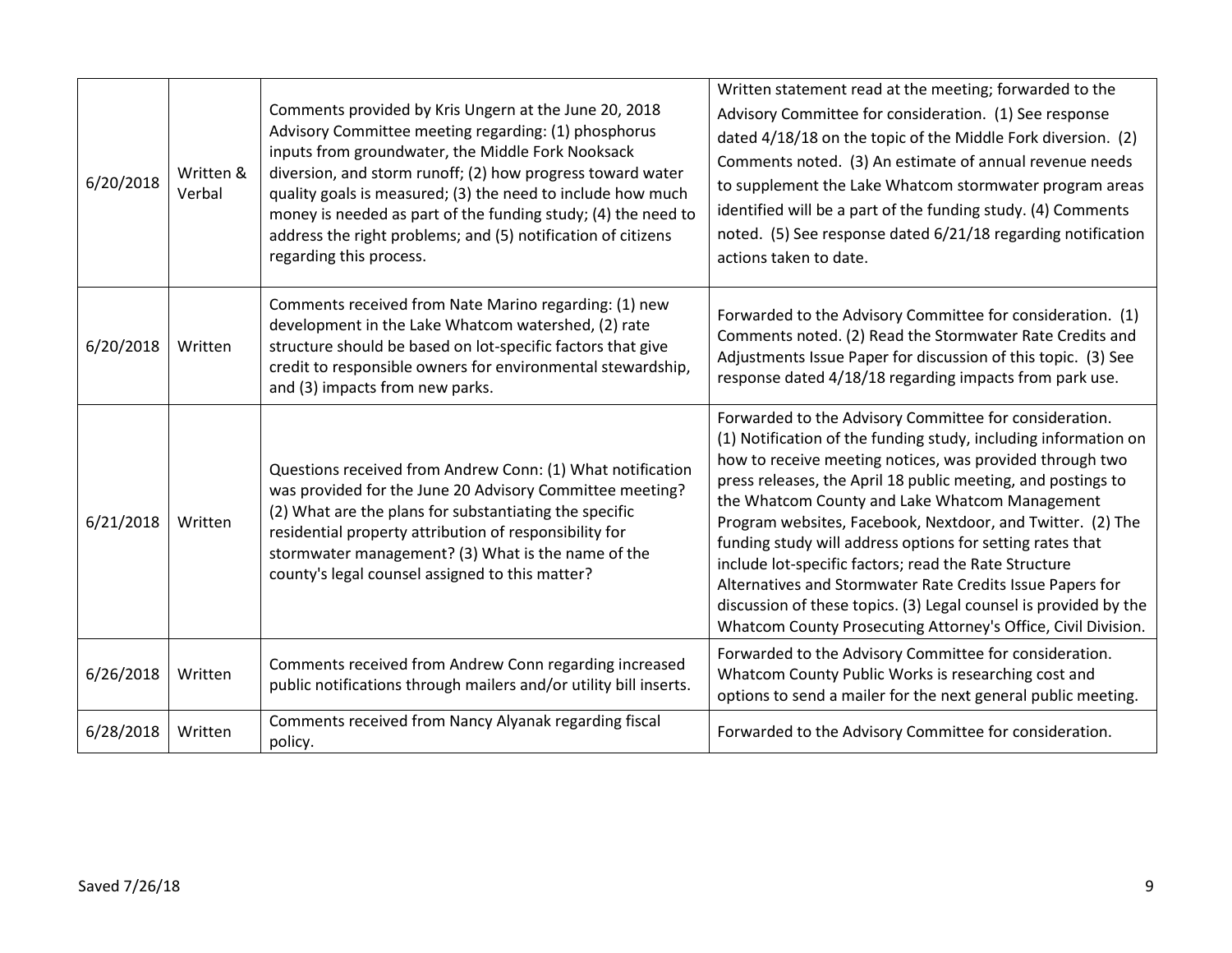| 6/20/2018 | Verbal | Comments received from Rick Kiene: (1) concern that<br>administrative costs are too high and data acquisition costs<br>are too low, (2) property owners that properly maintain their<br>stormwater ponds should be given a credit in the new rate<br>structure, (3) properties that were built according to the<br>requirements at the time of their permit should not be<br>penalized because they don't have pervious soil (i.e., meet<br>current stormwater code), (4) request to see a list of<br>proposed capital projects and detailed revenue needs for the<br>funding study, (5) County Council should have provided more<br>guidance to Public Works and the committee, (6) Committee<br>members can be better prepared, (7) look at the RCW that<br>dictates reserves required and be able to justify any reserves<br>calculated into the rate structure. | Heard by the Advisory Committee for consideration.<br>(1) Estimated administrative costs for the utility will be<br>presented at the August 1 meeting. (2) & (3) Read the<br>Stormwater Rate Credits & Adjustments Issue Papers for<br>discussion of considerations regarding credits for private<br>stormwater facility maintenance and credits for performance<br>against current standards. (4) See the 2017 Final Lake<br>Whatcom Capital Project Plan available at<br>http://whatcomcounty.us/1022/Lake-Whatcom-<br>Comprehensive-Stormwater-PI for a list of proposed<br>stormwater projects. Additional detail on projected costs for<br>Lake Whatcom stormwater capital projects and other<br>stormwater program revenue needs will be provided at the<br>August 1 advisory committee meeting. (5) & (6) Comments<br>noted. (7) Additional information on required and available<br>reserves applicable to Whatcom County stormwater program<br>funding sources will be provided at the August 1 advisory<br>committee meeting. |
|-----------|--------|---------------------------------------------------------------------------------------------------------------------------------------------------------------------------------------------------------------------------------------------------------------------------------------------------------------------------------------------------------------------------------------------------------------------------------------------------------------------------------------------------------------------------------------------------------------------------------------------------------------------------------------------------------------------------------------------------------------------------------------------------------------------------------------------------------------------------------------------------------------------|-----------------------------------------------------------------------------------------------------------------------------------------------------------------------------------------------------------------------------------------------------------------------------------------------------------------------------------------------------------------------------------------------------------------------------------------------------------------------------------------------------------------------------------------------------------------------------------------------------------------------------------------------------------------------------------------------------------------------------------------------------------------------------------------------------------------------------------------------------------------------------------------------------------------------------------------------------------------------------------------------------------------------------------------|
| 6/20/2018 | Verbal | Questions and comments received from Lawrence Quinlivan:<br>(1) Per capita, Whatcom County is one of the richest counties.<br>Can county funds be reappropriated to pay for stormwater?<br>(2) Is citizen input going to have an impact or is the<br>stormwater fee already decided? (3) There should not be any<br>septic systems around the Lake. Is some of the new<br>stormwater fee going to be spent to provide sewer service?                                                                                                                                                                                                                                                                                                                                                                                                                                | Heard by the Advisory Committee for consideration.<br>(1) Currently, the County's entire Lake Whatcom Program is<br>paid for with Flood, Road, and Real Estate Excise taxes. The<br>County Council has decided that future additional costs<br>should be borne by residents in the watershed since they<br>have a bigger impact on lake water quality than people living<br>outside the watershed. (2) See response dated 6/14/18<br>regarding impact of citizen input on the new stormwater fee.<br>(3) See response dated 4/18/18 regarding considering sewer<br>vs. septic in the stormwater utility rate structure. State law<br>authorizing the stormwater utility (RCW 36.89) dictates that<br>funds may only be used to pay for services related to<br>stormwater; therefore, the new Lake Whatcom stormwater<br>fund cannot be used to expand sewer service along the lake.                                                                                                                                                     |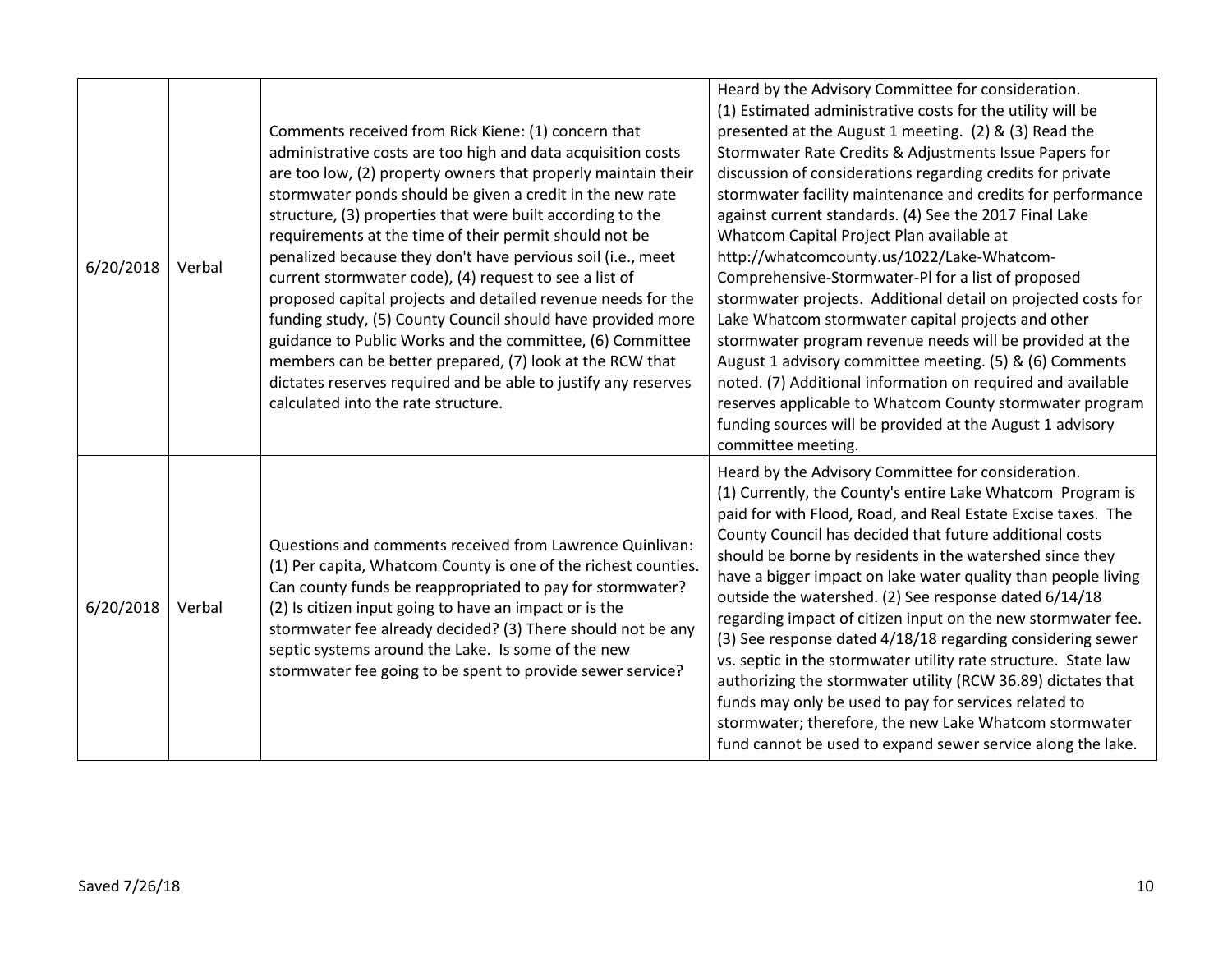| 6/20/2018 | Verbal | Comments received from Jean Quinlivan: (1) Watershed<br>properties only contribute 15% of the phosphorus in the lake<br>compared to 85% from the Nooksack River diversion yet<br>property owners are the ones being taxed. This is not<br>equitable. (2) Expressed suspicions due to history of Water<br>District 10 requirements when building their home. | Heard by the Advisory Committee for consideration.<br>(1) See response dated 4/18/18 regarding the Middle Fork<br>diversion. (2) Comment noted.                                                                                                                                                                                                                                                                                                                                                                                                                                                                                                                                                            |
|-----------|--------|-------------------------------------------------------------------------------------------------------------------------------------------------------------------------------------------------------------------------------------------------------------------------------------------------------------------------------------------------------------|------------------------------------------------------------------------------------------------------------------------------------------------------------------------------------------------------------------------------------------------------------------------------------------------------------------------------------------------------------------------------------------------------------------------------------------------------------------------------------------------------------------------------------------------------------------------------------------------------------------------------------------------------------------------------------------------------------|
| 6/20/2018 | Verbal | Question from Nancy Alyanak: Did County Council direct that<br>the fee only be on developed properties? Can the funding<br>study include analysis of impacts from undeveloped land?                                                                                                                                                                         | Answered at the meeting. No, County Council did not limit<br>the scope of the fee to only developed properties. The<br>funding study will include discussion and analysis of<br>stormwater runoff impacts from both developed and<br>undeveloped land.                                                                                                                                                                                                                                                                                                                                                                                                                                                     |
| 6/20/2018 | Verbal | Comment received from Nancy Alyanak: Because the middle<br>fork diversion handles water from one watershed to another,<br>Ecology cannot regulate the diversion through the Total<br>Maximum Daily Load (TMDL). Whatcom County and the<br>stormwater utility do not have this same limitation.                                                              | Heard by the Advisory Committee for consideration.                                                                                                                                                                                                                                                                                                                                                                                                                                                                                                                                                                                                                                                         |
| 6/20/2018 | Verbal | Comments received from Kris Halterman requesting that the<br>committee include analysis of best possible solution to Lake<br>Whatcom water quality problems as part of the funding study<br>and recommendation to consider options to treat water<br>quality in the lake instead of reducing phosphorus in runoff<br>entering the lake.                     | Heard by the Advisory Committee for consideration.<br>See response dated 4/18/18 regarding the Lake Whatcom<br>Total Maximum Daily Load (TMDL) requirements and the Rate<br>Structure Alternatives Issue Paper page 3. Whatcom County<br>is required to meet the TMDL requirements to reduce<br>phosphorus. The City and the County continually evaluate<br>the best methods for removing phosphorus from the lake<br>including a recent proposal to implement hypolimnitic<br>oxygenation. A reevaluation of the science behind the TMDL<br>study and alternative solutions to increase dissolved oxygen<br>in Lake Whatcom are beyond the scope of the Lake Whatcom<br>Stormwater Utility Funding study. |
| 6/20/2018 | Verbal | Comments received from Joe O'Keefe regarding concerns<br>about effects of natural disasters and environmental factors<br>impacting the lake.                                                                                                                                                                                                                | Heard by the Advisory Committee for consideration.                                                                                                                                                                                                                                                                                                                                                                                                                                                                                                                                                                                                                                                         |